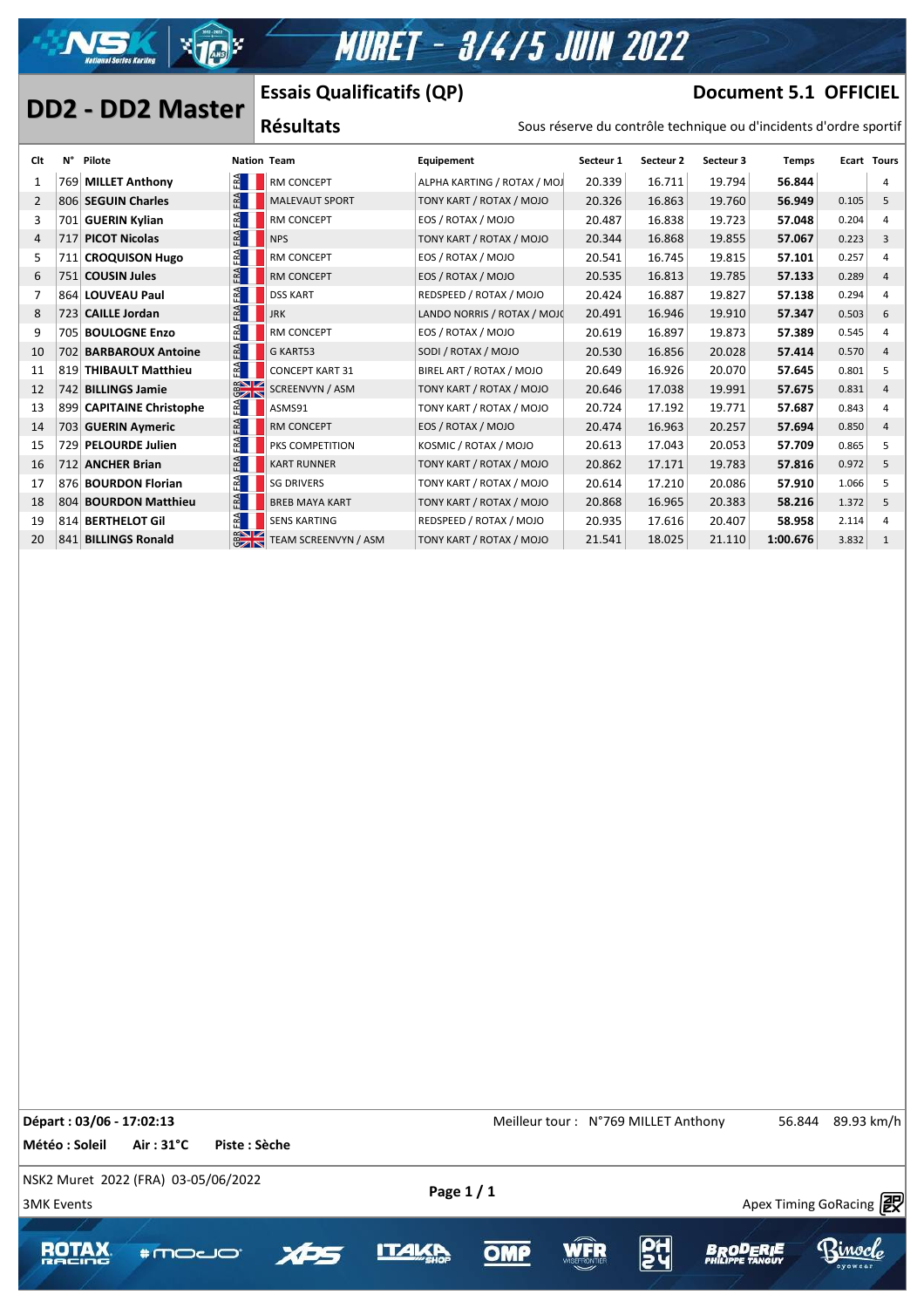

## **DD2 - DD2 Master Pour information, sans valeur officielle**

#### **Essais Qualificatifs (QP)**

|                |                      | <b>DD2 - DD2 Master</b> |                |                      |              |                |                      |                              | <b>Essais Qualificatifs (QP)</b> |                    |                                  |               |           | Pour information, sans valeur officielle |       |
|----------------|----------------------|-------------------------|----------------|----------------------|--------------|----------------|----------------------|------------------------------|----------------------------------|--------------------|----------------------------------|---------------|-----------|------------------------------------------|-------|
|                |                      |                         |                |                      |              |                |                      | <b>Best Sectors Analysis</b> |                                  |                    |                                  |               |           |                                          |       |
| Clt            | S <sub>1</sub><br>N° | <b>Temps</b>            | Clt            | S <sub>2</sub><br>N° | <b>Temps</b> | Clt            | S <sub>3</sub><br>N° | Temps                        | Clt                              | $\mathsf{N}^\circ$ | <b>Ideal Lap Times</b><br>Pilote | <b>Nation</b> | Ideal Lap | Best Lap                                 | Diff. |
| 1              | 806                  | 20.326                  | $\mathbf{1}$   | 769                  | 16.711       | $\mathbf{1}$   | 864                  | 19.680                       | 1                                | 711                | <b>CROQUISON Hugo</b>            | FRA           | 56.837    | 57.101                                   | 0.264 |
| $\overline{2}$ | 769                  | 20.339                  | $\overline{2}$ | 711                  | 16.745       | $\overline{2}$ | 711                  | 19.707                       | $\overline{2}$                   | 769                | <b>MILLET Anthony</b>            | FRA           | 56.844    | 56.844                                   |       |
| 3              | 717                  | 20.344                  | 3              | 702                  | 16.755       | 3              | 701                  | 19.723                       | 3                                | 864                | <b>LOUVEAU Paul</b>              | FRA           | 56.943    | 57.138                                   | 0.195 |
| 4              | 864                  | 20.376                  | $\overline{4}$ | 701                  | 16.773       | $\overline{4}$ | 806                  | 19.760                       | $\overline{4}$                   | 806                | <b>SEGUIN Charles</b>            | $E = 1$       | 56.949    | 56.949                                   |       |
| 5              | 711                  | 20.385                  | 5              | 717                  | 16.812       | 5              | 751                  | 19.770                       | $\overline{4}$                   | 701                | <b>GUERIN Kylian</b>             | FA            | 56.949    | 57.048                                   | 0.099 |
| 6              | 701                  | 20.453                  | 6              | 751                  | 16.813       | 6              | 899                  | 19.771                       | 6                                | 717                | <b>PICOT Nicolas</b>             | E             | 57.011    | 57.067                                   | 0.056 |
| $\overline{7}$ | 751                  | 20.474                  | $\overline{7}$ | 806                  | 16.863       | 7              | 712                  | 19.783                       | $\overline{7}$                   | 751                | <b>COUSIN Jules</b>              | FRA           | 57.057    | 57.133                                   | 0.076 |
| $\overline{7}$ | 703                  | 20.474                  | 8              | 864                  | 16.887       | 8              | 769                  | 19.794                       | 8                                | 703                | <b>GUERIN Aymeric</b>            | FRA           | 57.246    | 57.694                                   | 0.448 |
| 9              | 723                  | 20.491                  | 9              | 729                  | 16.890       | 9              | 717                  | 19.855                       | 9                                | 702                | <b>BARBAROUX Antoine</b>         | FRA           | 57.287    | 57.414                                   | 0.127 |
| 10             | 702                  | 20.504                  | 10             | 705                  | 16.897       | 10             | 703                  | 19.869                       | 10                               | 899                | <b>CAPITAINE Christophe</b>      | FRA           | 57.311    | 57.687                                   | 0.376 |
| 11             | 705                  | 20.576                  | 11             | 703                  | 16.903       | 11             | 705                  | 19.873                       | 11                               | 705                | <b>BOULOGNE Enzo</b>             | FRA           | 57.346    | 57.389                                   | 0.043 |
| 12             | 729                  | 20.577                  | 12             | 899                  | 16.922       | 12             | 723                  | 19.910                       | 12                               | 723                | <b>CAILLE Jordan</b>             | FRA           | 57.347    | 57.347                                   |       |
| 13             | 819                  | 20.590                  | 13             | 819                  | 16.926       | 13             | 804                  | 19.931                       | 13                               | 819                | <b>THIBAULT Matthieu</b>         | FRA           | 57.453    | 57.645                                   | 0.192 |
| 14             | 876                  | 20.614                  | 14             | 723                  | 16.946       | 14             | 742                  | 19.934                       | 14                               | 729                | <b>PELOURDE Julien</b>           | FRA           | 57.520    | 57.709                                   | 0.189 |
| 15             | 899                  | 20.618                  | 15             | 804                  | 16.965       | 15             | 819                  | 19.937                       | 15                               | 742                | <b>BILLINGS Jamie</b>            | $\frac{1}{2}$ | 57.618    | 57.675                                   | 0.057 |
| 16             | 742                  | 20.646                  | 16             | 742                  | 17.038       | 16             | 702                  | 20.028                       | 16                               | 712                | <b>ANCHER Brian</b>              | FRA           | 57.627    | 57.816                                   | 0.189 |
| 17             | 712                  | 20.729                  | 17             | 876                  | 17.073       | 17             | 729                  | 20.053                       | 17                               | 804                | <b>BOURDON Matthieu</b>          | FA            | 57.764    | 58.216                                   | 0.452 |
| 18             | 804                  | 20.868                  | 18             | 712                  | 17.115       | 18             | 876                  | 20.086                       | 18                               | 876                | <b>BOURDON Florian</b>           | FA            | 57.773    | 57.910                                   | 0.137 |
| 19             | 814                  | 20.935                  | 19             | 814                  | 17.565       | 19             | 814                  | 20.305                       | 19                               | 814                | <b>BERTHELOT Gil</b>             | FA            | 58.805    | 58.958                                   | 0.153 |
| 20             | 841                  | 21.541                  | 20             | 841                  | 18.025       | 20             | 841                  | 21.110                       | 20                               | 841                | <b>BILLINGS Ronald</b>           | $\frac{1}{2}$ | 1:00.676  | 1:00.676                                 |       |

NSK2 Muret 2022 (FRA) 03-05/06/2022

**ROTAX** 

 $\mathcal{A}$  , and  $\mathcal{A}$  approximately success https://www.apex-timing.com/

**\*moco** 

**OMP** 

**1T41** 

 $\frac{30}{20}$  and  $\frac{30}{20}$  and  $\frac{30}{20}$  and  $\frac{30}{20}$  and  $\frac{30}{20}$  and  $\frac{30}{20}$  and  $\frac{30}{20}$  and  $\frac{30}{20}$  and  $\frac{30}{20}$  and  $\frac{30}{20}$  and  $\frac{30}{20}$  and  $\frac{30}{20}$  and  $\frac{30}{20}$  and  $\frac{30}{20}$  a

**OD**